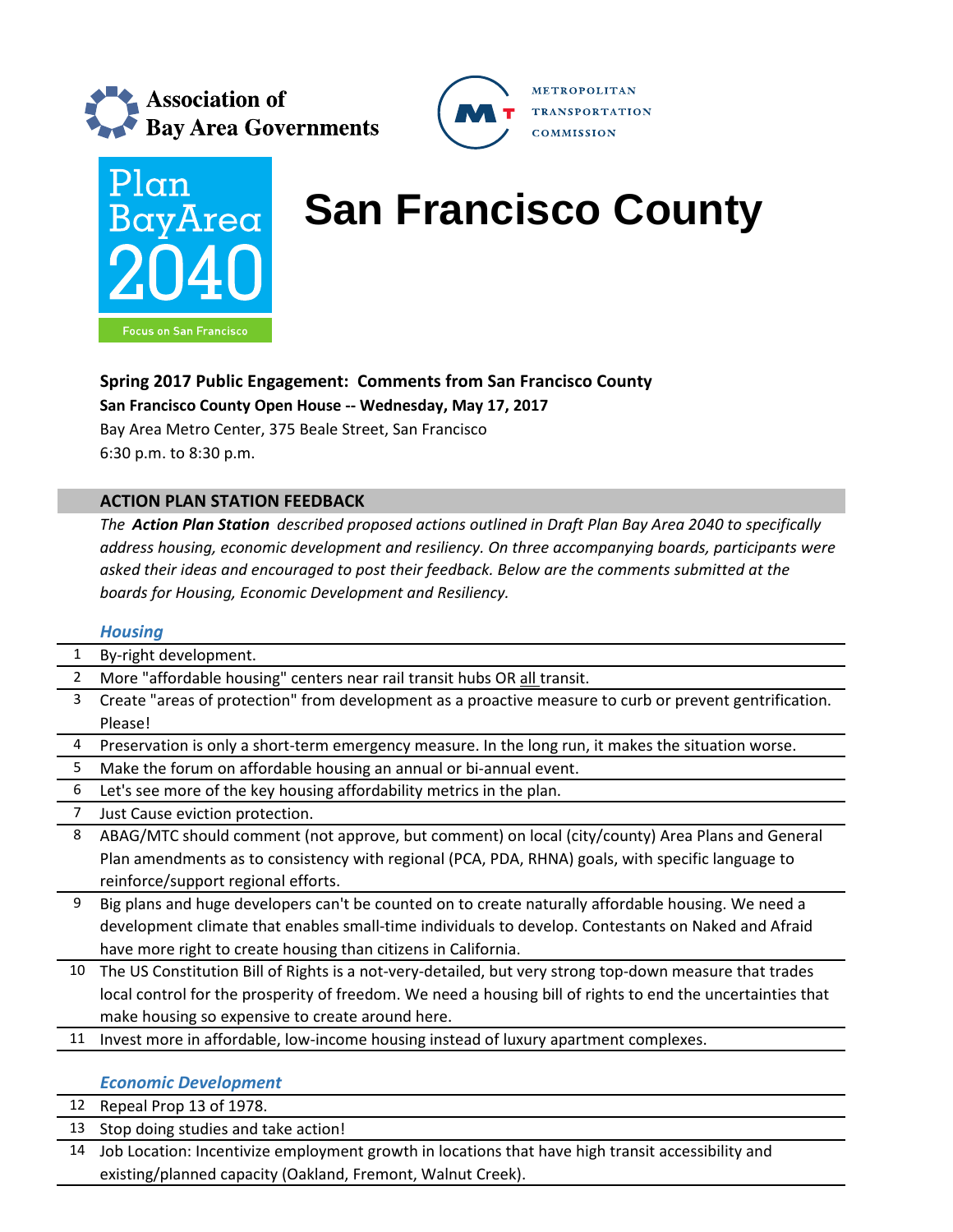| 15 | Transportation Access: There is no public transit access (buses) to new Warm Springs BART<br>night/weekends (Title VI violation?). |
|----|------------------------------------------------------------------------------------------------------------------------------------|
| 16 | Real job hiring programs for older/mature workers, as a lot of companies seem to hire only younger<br>workers.                     |
| 17 | 15% per capita GHG reductions is woefully inadequate. MTC needs to work with CARB to reach 80%<br>reductions.                      |
| 18 | Overturn New London Supreme Court decision (Kelo v. City of New London).                                                           |
| 19 | *Close open space funding gap.                                                                                                     |
|    | *More specifics!                                                                                                                   |
|    | *Restore agricultural mitigation.                                                                                                  |
|    | <b>Resiliency</b>                                                                                                                  |
| 20 | Address water sustainability, quality and availability with future growth, i.e., climate change, drought,                          |
|    | flooding, repair of existing antiquated infrastructure.                                                                            |
| 21 | Connect to youth programs around the region that are talking about climate and resiliency and elevate                              |
|    | their ideas.                                                                                                                       |
| 22 | Language to work with water districts to create cohesiveness and cooperation.                                                      |
| 23 | We need a major cultural shift to minimize greenhouse gas emissions - major lifestyle changes (like stop                           |
|    | driving).                                                                                                                          |
| 24 | How big is the effect of solar panels (plus gentrification, people moving further from urban core)                                 |
|    | compared with simply denser housing?                                                                                               |
| 25 | Use cost of climate resiliency to motivate investing in GHG reduction - show how costs will be lower by                            |
|    | reducing emissions (and lay out play for getting there).                                                                           |
|    |                                                                                                                                    |
|    | <b>ACTIVITY STATION FEEDBACK</b>                                                                                                   |
|    | The Activity Station offered participants seven prompts to share additional ideas for how to address                               |
|    | housing, economic development and resiliency. Below are the comments received at the San Francisco                                 |
|    | County open house.                                                                                                                 |
|    |                                                                                                                                    |
|    | The best way to create more housing in the Bay Area is                                                                             |
|    |                                                                                                                                    |
|    | Affordable homes near jobs and transit!                                                                                            |
| 2  | To incentivize innovation and efficiency in the construction industry to find more affordable ways to build.                       |
| 3  |                                                                                                                                    |
|    | To incentivize small-scale landowners to create modest multifamily housing buildings (2, 3, 5 units) by,                           |
|    | among other things, reforming CEQA.                                                                                                |
|    | To keep the region's economy growing, we should                                                                                    |
| 4  | Invest in infrastructure, because if you can't effectively move aroundeverything stops.                                            |
|    |                                                                                                                                    |
|    | To prevent displacement, I recommend                                                                                               |
| 5  | Surveying members within the community for feedback that is from the community members and putting                                 |
|    | that feedback first as a priority, rather than people who are hoping to move into the area.                                        |
|    |                                                                                                                                    |
|    | To solve the Bay Area housing crisis, I recommend that we                                                                          |
| 6  | Upzone wealthy RH-1 and RH-2 and switch to by-right housing approvals.                                                             |
| 7  | Need to think of housing as a right, not a privilege.                                                                              |
|    |                                                                                                                                    |
|    | We can create a more resilient Bay Area by                                                                                         |
| 8  | Getting more aggressive when it comes to GHG and PM reduction.                                                                     |